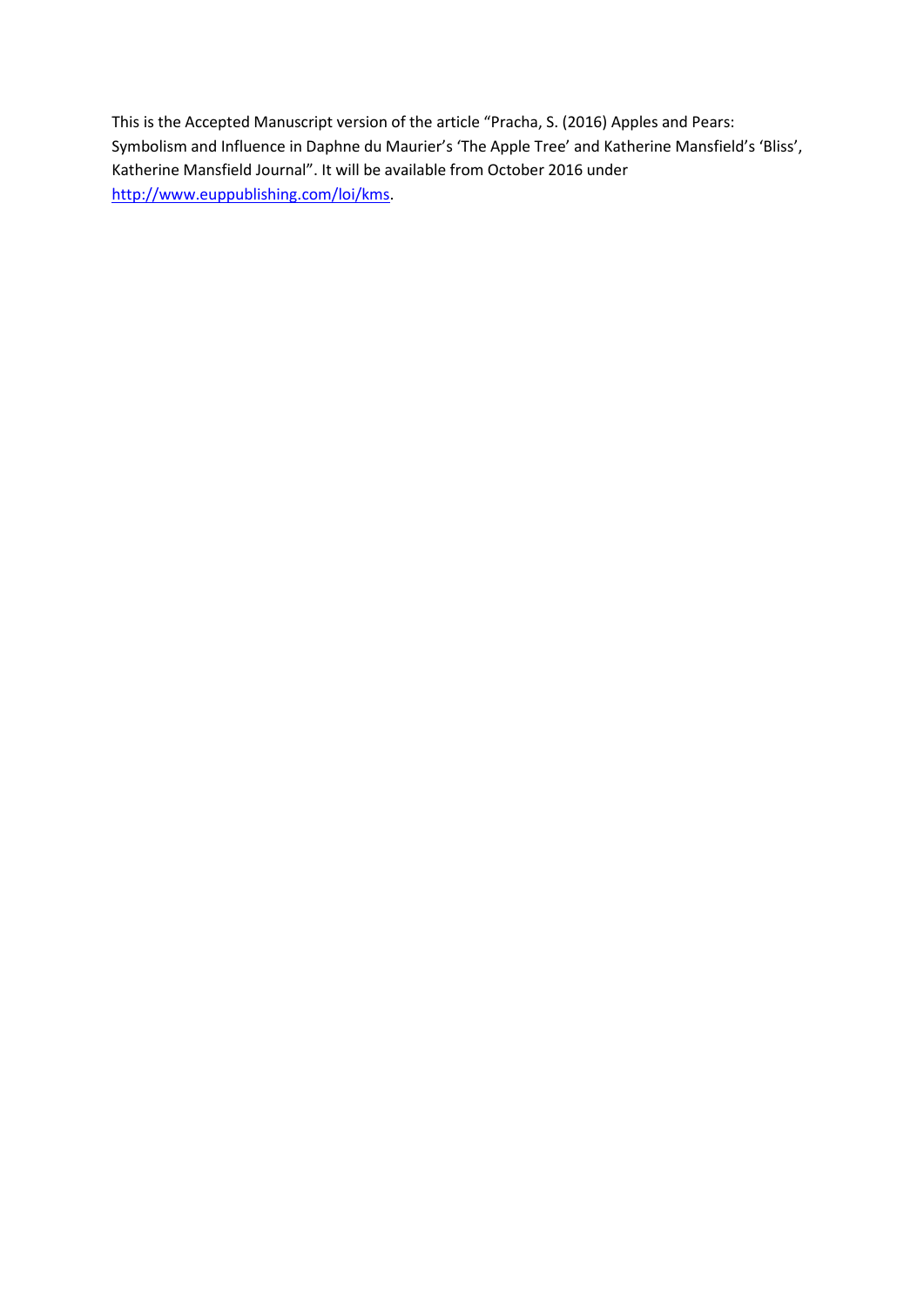## **Apples and Pears: Symbolism and Influence in Daphne du Maurier's 'The Apple Tree' and Katherine Mansfield's 'Bliss'**

## Setara Pracha

We discovered the *cimetière* on a hill. The *gardien* told us that she was first buried in the Fosse commune – the common grave for the poor – but her *beau-frère* had her moved and placed where she is now, with just a plain slab stone in memory. Her husband, Middleton Murry, had never been near it. I bought some flowers and put them on her grave. I wish I had the money to pay for [i](#page-3-0)t to be kept in order. I can't forget it.<sup>i</sup>

This essay focuses on a comparative analysis of the short stories 'Bliss' (1918) by Katherine Mansfield and 'The Apple Tree' (1952) by Daphne du Maurier, in two stories that illustrate key literary parallels: the use of dramatic irony, 'organic unity', <sup>[iii](#page-4-1)</sup> and liminal spaces.<sup>[iv](#page-4-2)</sup> In recent years literary criticism has repositioned Mansfield as a vital contributor to the development of literary modernism. Her influence upon other writers is still being explored and the short stories of du Maurier, herself erroneously regarded as merely a popular novelist, indicate both Mansfield and modernism as primary influences. Clare Drewery argues that there are 'few comparati[v](#page-4-3)e discussions of modernist women's short stories'; this study attempts to redress such an imbalance by showing how a close reading of Mansfield and du Maurier illuminates the current debate on genre and gender within shorter fiction.<sup>[vi](#page-4-4)</sup>

Mansfield died in 1923 when du Maurier was only sixteen, but she was a significant influence on and inspiration to du Maurier, who commented that '[s]urely Katherine Mansfield would not have been so easily discouraged?' when trying to overcome the difficulties of living as a writer.<sup>[vii](#page-4-5)</sup> In this we see that du Maurier is not only taking literary inspiration from Mansfield, but also using her as a model for living as well as for the development of her fiction. In a letter from du Maurier to her governess Maud Whaddell (known in the du Maurier family as Tod), the twenty-one-year-old fledgling writer comments: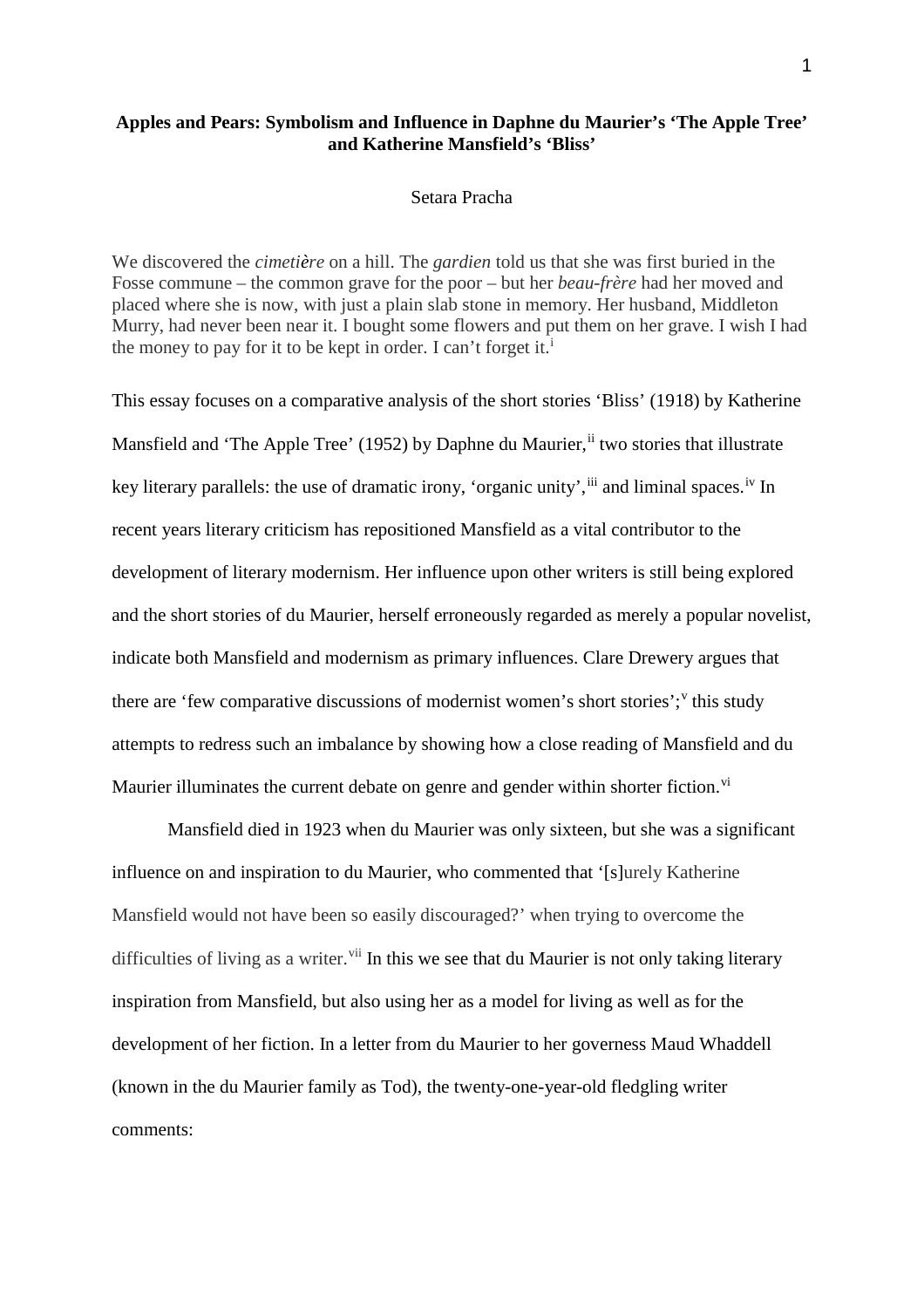I met someone who used to know Katherine Mansfield very well, and apparently K.M. used to live at Hampstead at one time and told this friend how terribly interested she was in the du Maurier children and that she longed to talk to us, and used to watch us for hours playing about on the heath. […]

 Isn't it wonderful Tod? Probably when Madam and I used to dash about as Red Indians and schoolboys, Katherine Mansfield watched us. If only she'd spoken to us. It's so odd because she honestly is quite my favourite writer, and I've always felt how sympathetic she must have been. I'm sure I should never have started writing stories if I hadn't her example before me.<sup>[viii](#page-4-6)</sup>

However, there is more substance to this comparison than mere proximity and timing, as both story content and form indicate a closer relationship between the two authors. Du Maurier's work is currently undergoing a period of critical reassessment, indicated by Virago's recent republication of her novels and short story collections. However, this repositioning has yet to reach her shorter fiction, which reveals a social awareness and moral didacticism worthy of greater critical attention. Mansfield's influence on style and symbolism in du Maurier's writing is crucial in this study, and the stories perfectly illustrate the importance of the liminal in modernist texts, a space in which 'pivotal individual and cultural change' is caused by 'life's significant milestones such as adolescence, mourning, death and old age'.<sup>[ix](#page-4-7)</sup> Mansfield's influence is clearly discernible in du Maurier's stories, which, like Mansfield's, range from satirical thrusts at the bourgeois dinner-party set to accounts of lives on the margins, and more generally, to what Drewery calls the modernist focus on the 'inner life, fragmentation, ambiguity, epiphany, and the relationship between the individual and society'.<sup>[x](#page-4-8)</sup>

It was, perhaps, from reading Mansfield's stories that du Maurier learnt her trick of composing a memorable first line. Both Mansfield's 'Bliss' and du Maurier's 'The Apple Tree' begin *in media res*: 'Although Bertha Young was thirty she still had moments like this when she wanted to run instead of walk';<sup>[xi](#page-5-0)</sup> 'It was three months since she died when he first noticed the apple tree'.<sup>[xii](#page-5-1)</sup> This mode compels immediate identification with the protagonist and encourages narrative empathy, something that is subverted later for dramatic effect as the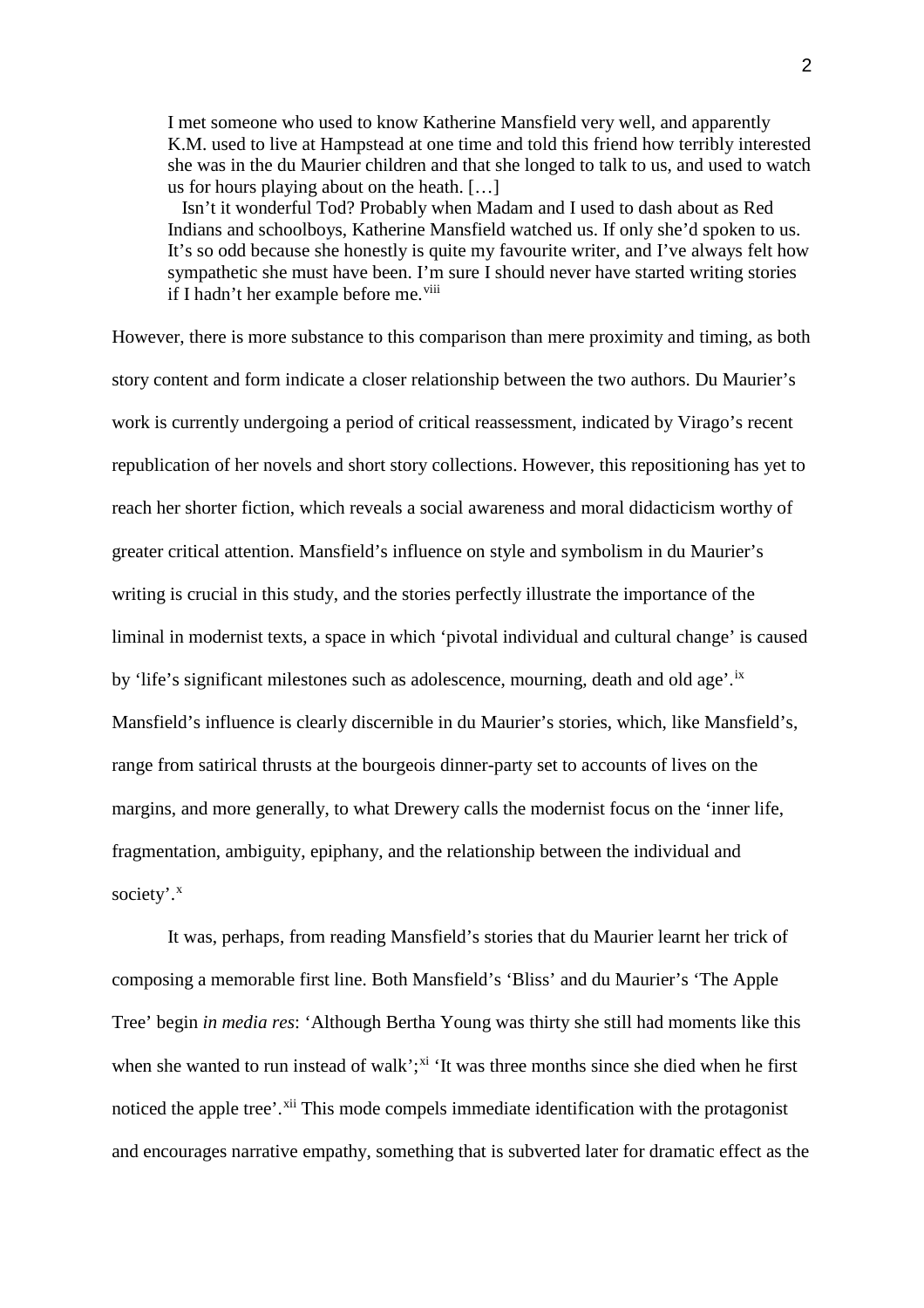stories increasingly become 'narratives of madness, told from within'. [xiii](#page-5-2) 'Bliss' and 'The Apple Tree' centralise marital disharmony against a bourgeois domestic backdrop, using symbols from nature to explore psychological states and epiphanic moments. A modernist focus on time is apparent in the form and structure of the stories: 'The Apple Tree' surveys a twenty-five-year marriage framed within one seasonal year that starts in early Spring, whilst 'Bliss' sketches the life of a married couple within a single day. Both stories illustrate selfdeception as the greatest danger to health and happiness, and unconscious, not conscious desires, as primary behavioural motivation.

<span id="page-3-0"></span>The unconscious is vulnerable when individuals undergo trauma, and both stories set the potential for personal epiphany in a context of the trauma of loss. The threshold state of bereavement, literal and metaphorical in these texts, is a potent catalyst for the transition into the speaking subject, and the 'in-between space of the garden' where much of the action occurs, shows that liminal spaces, and indeed the stories themselves, 'are occupied only on a transitory basis'.<sup>[xiv](#page-5-3)</sup> This is apt, because both stories are preoccupied with the challenge of a personal trauma (infidelity and bereavement respectively) which could serve as a catalyst for growth, or as confirmation that a character cannot develop beyond the patterns of stasis in which they find themselves caught. Both Bertha and Buzz fall into the latter category, and this aspect of their characters is drawn against the persistent and, to them, unsettling vitality of the trees in their gardens. The abiding naivety of Bertha Young's immature worldview makes the reader question her childlike interpretation of events, she totters on the verge of womanhood without finally making the crossover. Likewise, in 'The Apple Tree' du Maurier offers her male protagonist, Buzz, as a man who is trapped in a pattern of interpreting everything through his guilty fixation with his dead wife. His lack of self-knowledge is illustrated by his determination to destroy the apple tree which is emblematic of his frustrated anger towards her in death as well as in life.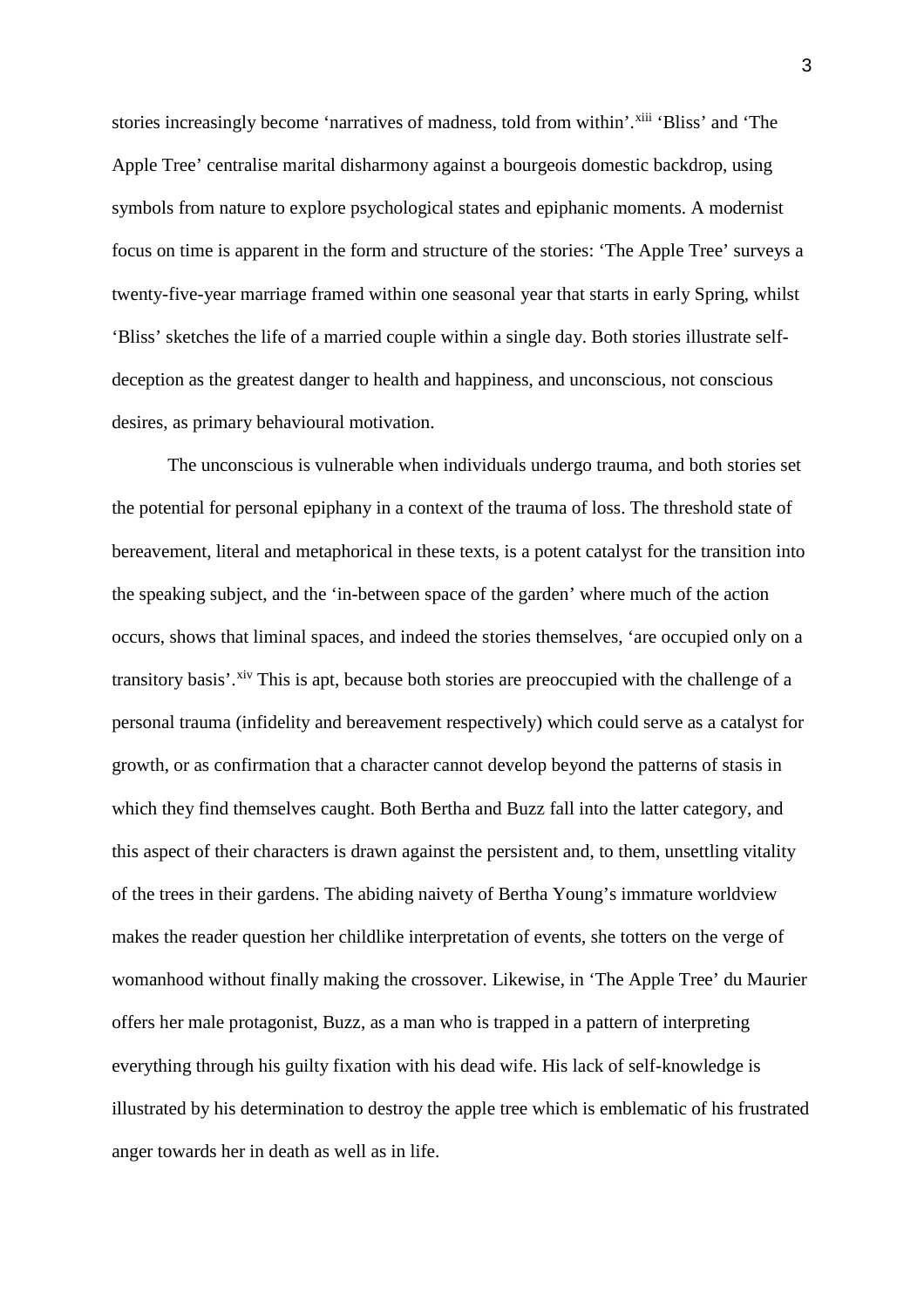<span id="page-4-2"></span><span id="page-4-1"></span><span id="page-4-0"></span>Du Maurier presents the reader with the character of recently-widowed Buzz, a man preparing to enjoy his wife-free retirement in a new pattern of lengthy foreign holidays and visits to the local pub. This bachelor idyll is disturbed, however, when he notices the seasonal changes in two apple trees in his garden, one of which reminds him of his wife, and the other of a Land Girl with whom he shared an illicit wartime kiss. Unable to shake off the memories of either woman, his increasingly erratic behaviour parallels his obsessional malice towards the older tree and his increasing affection for the younger one. His mania escalates in response to a series of minor events, after which Buzz sees the older tree's blossoms as ugly, the fruit rotten, the logs unburnable and their smoke dangerous, and he is finally successful in chopping down the hated tree. Determined to dispose of the evidence, he behaves as if it is the remnants of a body rather than the logs from a tree in his own garden: 'The logs lay there [...] one charred limb above another, black and huddled, like the bones of someone darkened and dead by fire. Nausea rose in him. He thrust his handkerchief into his mouth, choking' (131). Buzz, with even the onomatopoeia of his name dependant on the existence of a 'midge', is found to be unable to live without the tree: unable to provide for himself, unable to entertain himself, and unable to remain sane.

<span id="page-4-8"></span><span id="page-4-7"></span><span id="page-4-6"></span><span id="page-4-5"></span><span id="page-4-4"></span><span id="page-4-3"></span>'Bliss' presents Bertha's apparent happiness as being a symptom of hysteria arising from a lack of sexual intimacy with her husband, Harry. This is hinted at in the reader's first encounter with the pear tree, about which Bertha 'couldn't help feeling, even from this distance, that it had not a single bud or a faded petal' (99). Her perception of the tree is governed by how she feels about it, and this feeling arises in a woman who lacks selfknowledge until she is faced with the 'strange and almost terrifying' possibility that '[f]or the first time in her life [she] desired her husband. Oh, she'd loved him – she'd been in love with him, of course, in every other way, but just not in that way.' (107-8)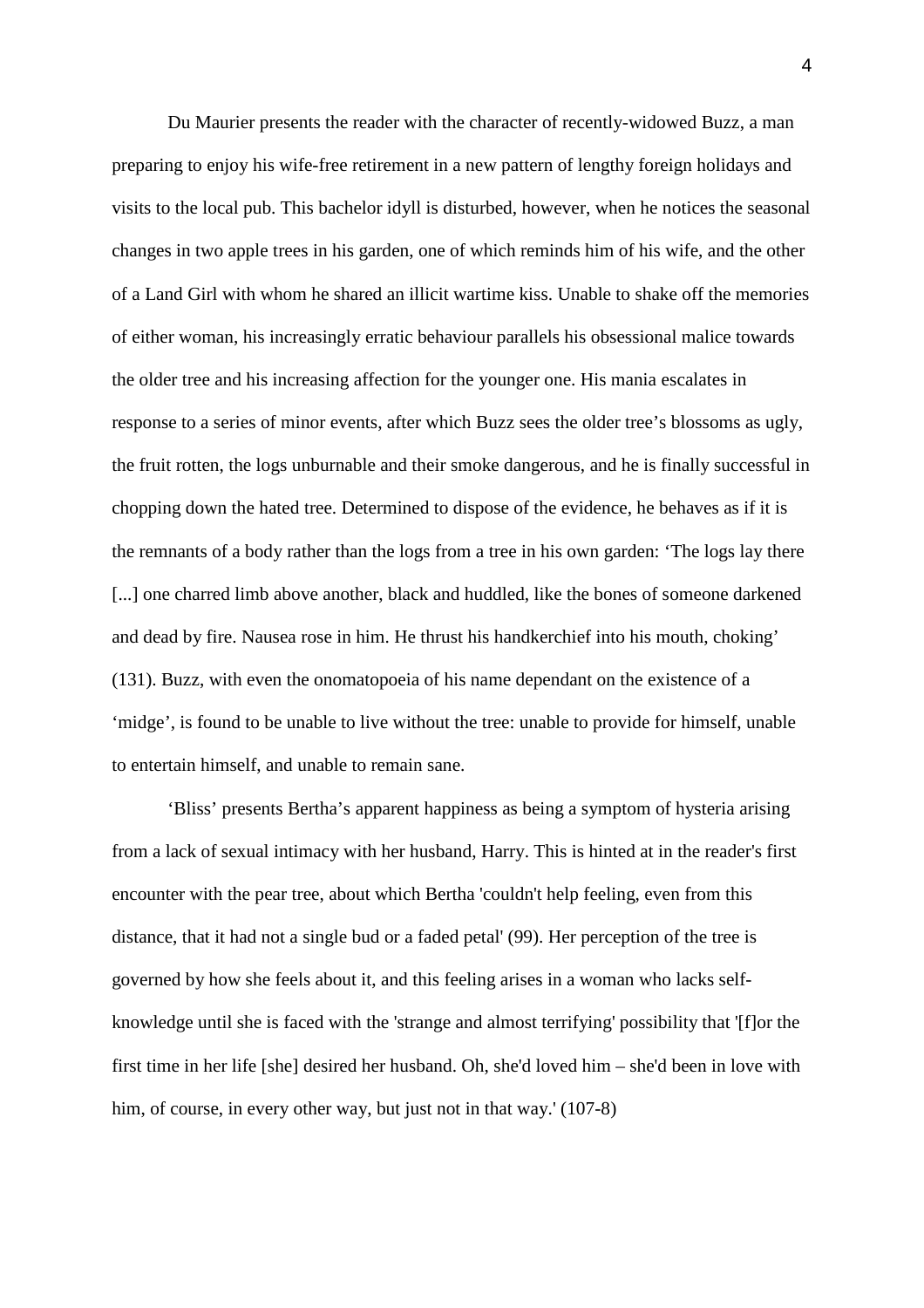<span id="page-5-2"></span><span id="page-5-1"></span><span id="page-5-0"></span>The story takes place on a Spring evening during which Bertha's fears and preoccupations are projected onto the tree which remains in a state of changeless perfection – neither immature ('not a single bud') nor ageing ('not a single [...] faded petal'), rather it is in 'fullest, richest bloom' and stands between the stages of fertilisation and fruiting timelessly (99-100). Its immaculate stasis grips Bertha with both its beauty and its implied stagnant, unbearable permanence. The narrative implies that this is the moment that both are caught in, and both are presented as incapable of change because Bertha, and therefore the pear tree that she sees as her proxy, resist, fear, and flee from the thought of change – at least as far as provoking it herself. Yet, the sensual and sexually charged verbs used to describe the moonlit pear tree, 'stretch […] point […] quiver [...] grow […] touch', signify that the pear tree will be fertilised, bear fruit, and complete its natural cycle whereas Bertha's life will remain the same (106). At the end of the story, and after witnessing indications of marital infidelity, her plaintive cry of 'Oh, what is going to happen now?', is answered in the last word which is 'still' (110). This parallels the denouement of 'The Apple Tree' where Buzz's shout of 'let me go' is addressed to the inanimate tree stump, and is met with silence and 'darkness' (159).

<span id="page-5-9"></span><span id="page-5-8"></span><span id="page-5-7"></span><span id="page-5-6"></span><span id="page-5-5"></span><span id="page-5-4"></span><span id="page-5-3"></span>In these darkly-skewed versions of marriage, the trees serve as an objective correlative for clandestine desires, and a reminder of that first taste of forbidden fruit in Genesis. The trees in both stories are a transformational force, crystallising the doubts, fears, hopes and dreams of characters in liminal states (new motherhood, bereavement) and spaces (thresholds, gardens). The seamless dipping into the thoughts of Bertha and Buzz reveal their inner preoccupations and a tendency to project their emotions onto external objects. 'The Apple Tree' reveals Buzz's guilty preoccupation with his dead wife, Midge. At the beginning of the story Buzz immediately notices the tree and identifies it with her: 'It was a trick of the light perhaps. […] the likeness was unmistakable' (114). This builds until at the end of the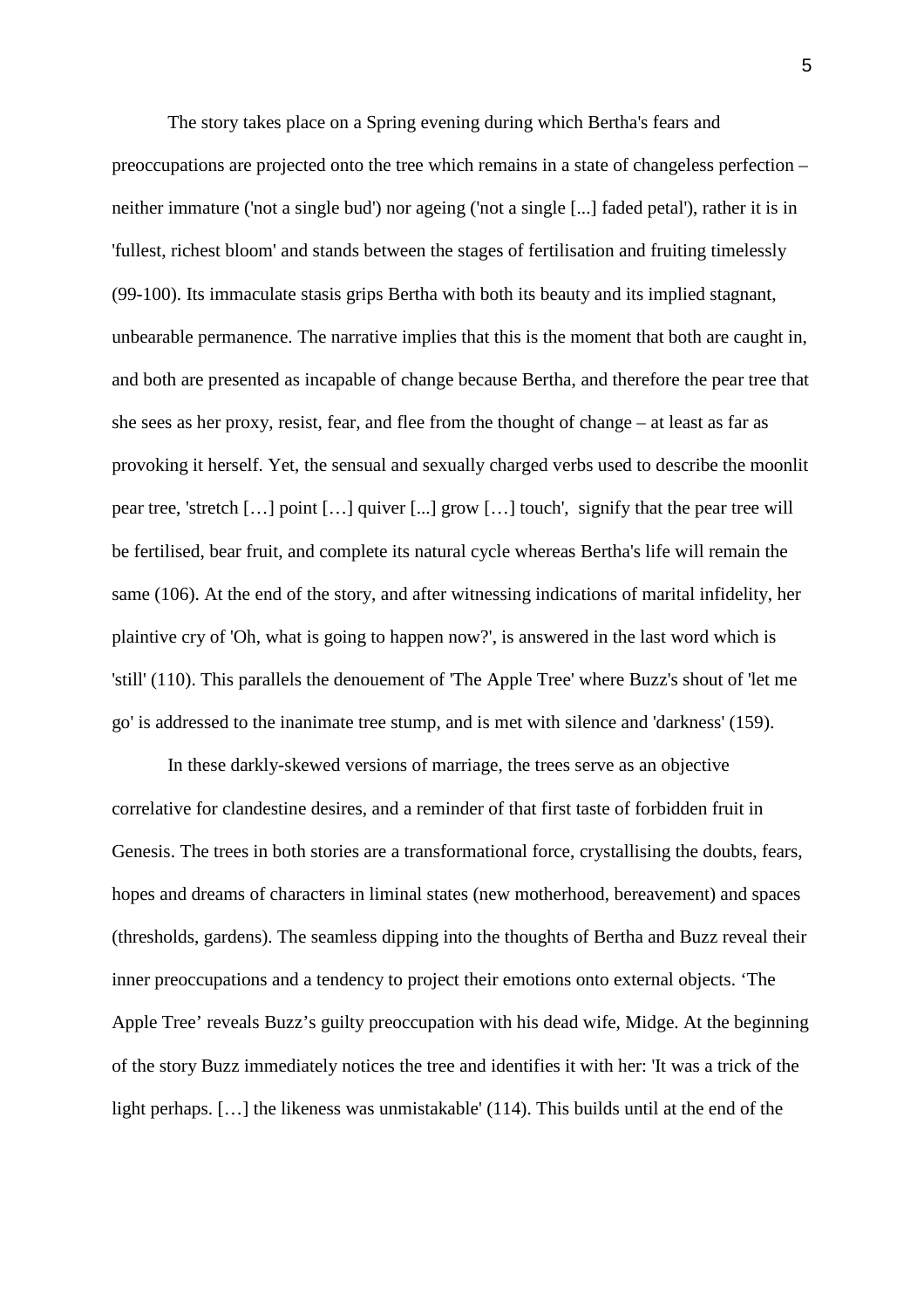<span id="page-6-0"></span>story Buzz kills the tree, which is in his mind an attempt to make Midge die a second time, thinking as he approaches it '[s]he was almost within reach' (158).

<span id="page-6-6"></span><span id="page-6-5"></span><span id="page-6-4"></span><span id="page-6-3"></span><span id="page-6-2"></span><span id="page-6-1"></span>Both stories show two women competing for one man's attention, and both men are attracted to women who are unlike their wives. Names have a heavy significance in these sexual triangles of temptation and exclusion, and both of the 'other women' are suitably titled. In 'Bliss' it is the taciturn Pearl whose name suggests beauty and purity, who fascinates Harry with her maturity, sophistication, and poise; for Buzz it is May the Land Girl who is as young and fresh as the season her name evokes. The name 'Pearl' evokes the image of a precious, desirable object indicating high status for the wearer, but the precious jewel is also made by an irritant, a grain of sand, over time. Du Maurier, like Mansfield, puns heavily on names in the text and May is a Spring month of burgeoning fecundity in nature as well as a verb of ability and permission. 'I may' is equivalent to 'I can', a pertinent detail in a plot centralising sexual infidelity. The nineteen year old May is 'cheerful and pretty and smiling [...] when she smiled it was as though she embraced the world' (122), whereas Midge is described as being 'dejected [...] stooping […] worn out' and Buzz sees her as a 'fundamental blight upon good cheer' (114-5). Buzz calls May a child even though he desires her as a woman, whilst Bertha regards her youth as an advantage, overstating the blessings of her life in a way that undermines the argument even as she makes it:

Really – really – she had everything. She was young. Harry and she were as much in love as ever, and they got on together splendidly and were really good pals. She had an adorable baby. They didn't have to worry about money. They had this absolutely satisfactory house and garden […] and their new cook made the most superb omelettes . . . (100)

The final superfluous statement trails off into nothingness, rendering the previous statements suspect and the whole passage unconvincing. This listing of superficial details strongly marks Bertha's lack of conviction that she has a happy marriage; conversely, Buzz's constant reiteration of Midge's faults hints at a deep regret over a *not* unhappy marriage.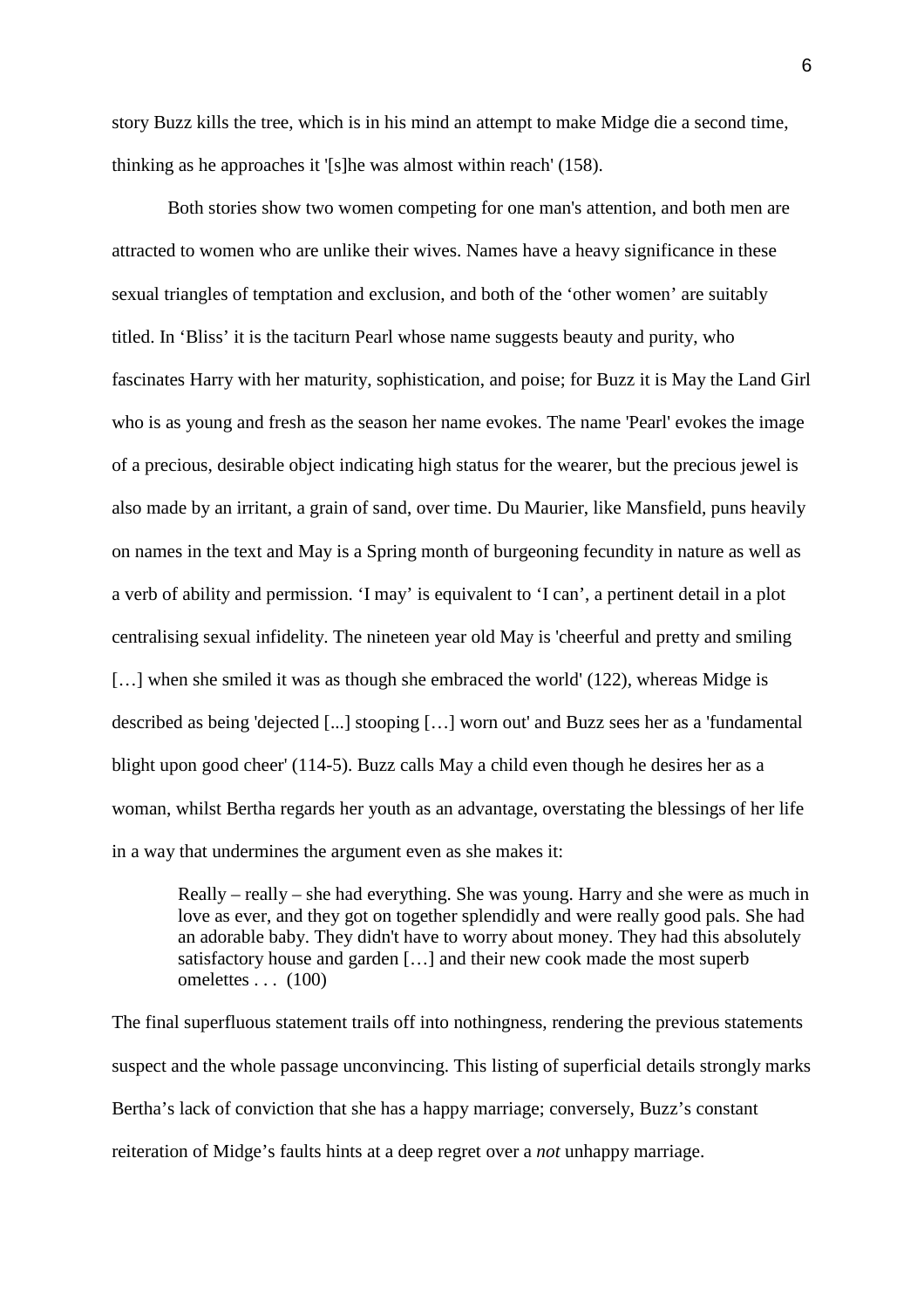Significantly, it is Spring in both narratives, the season of rising sap, increased energy and sexual activity that produces fruit, and babies. The sensuousness of the adjectives describing the fruit in 'Bliss' is saturated with the language of desire: the apples are '*stained* with strawberry pink', the pears '*smooth* as silk', and the grapes have 'a silver *bloom*' (my italics, 96). Bertha has developed an enthusiasm for a woman she has recently encountered, Pearl Fulton, with whom her husband, Harry Young, is having an affair. Bertha considers Pearl '"a find"' (98), resulting in a personal betrayal on two counts, as she has unwittingly brought another one of the 'beautiful women who have something strange about them' into her home, and into her marriage (99). 'Why be given a body?', 'Why have a baby?' (95, 97) are the unanswered and unanswerable questions Bertha asks herself and – implicitly – the reader, unable to articulate answers in a social system in which she is a decorative object rather than a functioning, speaking subject. On a first reading Bertha appears to be a woman whose domestic situation positions her as diametrically opposed to Midge in 'The Apple Tree'. Bertha is a happy wife delighting in her marriage, baby daughter, friends, home, and staff, whereas Midge carries the 'impossible burden' of 'dreary routine of unnecessary tasks' through 'interminable changeless years' (114-5). However, when Bertha wonderingly states 'How idiotic civilisation is!' (95), she is tacitly commenting on her own idiocy in maintaining a complicit silence regarding her lack of status and power. There is the sense that the feelings of this young wife will grow until they become Midge's 'long-term reproach', a resentment deeply felt but unspoken and dangerous. Domestic authority is a recurring theme in twentieth-century women's writing and Mansfield's and du Maurier's feminism is implicit, not explicit, yet while it is not a political principle, 'its underlying presence is everywhere'.<sup>[xv](#page-5-4)</sup> This implicit feminism shows itself in the foregrounding of female desires; the acknowledgement and exploration of the traditionally female domestic sphere; and in the way that these stories, and the works of Mansfield and du Maurier more broadly, scrutinise the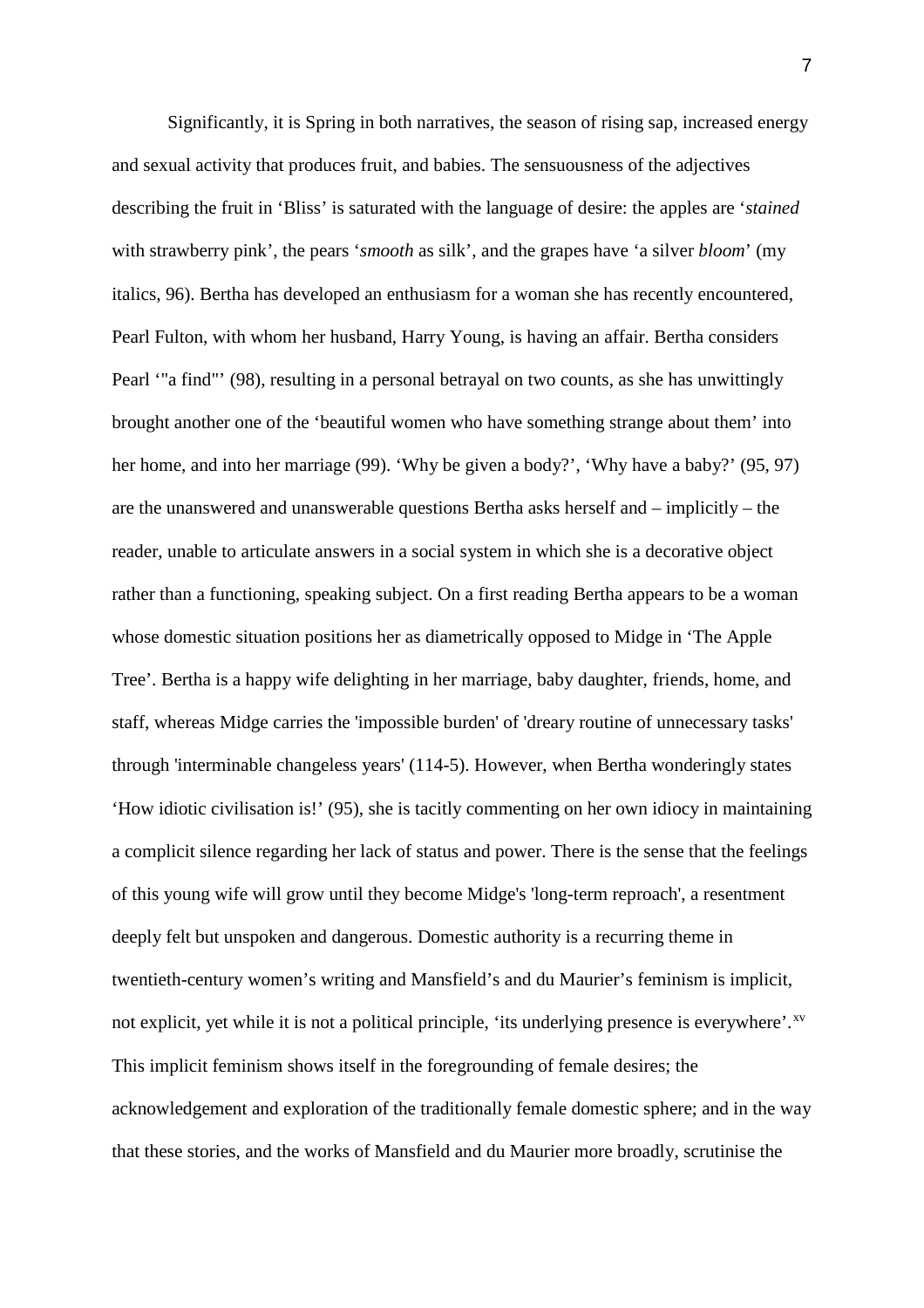roles that woman are given or create for themselves in homes, relationships, and power structures. Thirty years before Midge's tale of unending domestic responsibilities, Bertha irresponsibly forgets her keys 'again', and is consequently treated like a child by the staff, including the nurse who does not trust her with her own baby. For Bertha, the pear tree's beauty, stability, and fruition are a natural complement to her position as wife and mother: 'And she seemed to see on her eyelids the lovely pear tree with its wide open blossoms as a symbol of her own life' (100). What she cannot yet see is that having successfully married within her class and produced a child, she now has a merely social and decorative function.

Desire – legitimate and illicit – unifies and unites the stories. Midge wants Buzz's attention, and she has evidently not had it; he will not even touch the tree that is her avatar. In 'Bliss' it is Spring and startlingly, Bertha 'desire[s] her husband for the first time'. In parallel to du Maurier's fecund apple trees, which are potent symbols of two sexually unfulfilled dead women, the pear tree in Mansfield's story is in full bloom:

The windows of the drawing room opened onto a balcony overlooking the garden. At the far end, against the wall, there was a tall, slender pear tree in fullest, richest bloom; it stood perfect, as though becalmed against the jade-green sky. Bertha couldn't help feeling, even from this distance, that it had not a single bud or a faded petal. (100)

'[B]ecalmed' is cruelly ambiguous in describing Bertha through the tree which stands as her proxy. She is without purpose as a mother, wife, or housekeeper, and is therefore as becalmed as the pear tree she regards as symbolic of her life. In her misreading of its symbolic plurality she mirrors Buzz in 'The Apple Tree', whose delusions conflate his deceased wife with a tree and cause his presumably fatal entrapment by its stump in wintry darkness. Buzz is so determined to pursue his vendetta that he loses sight of all judgement and follows a course of action that leaves him injured and alone in the snowy garden. At the end of the story we see the discrepancy between the real and the perceived as Buzz shouts '"let me go", as though the thing that held him there in its mercy had the power to release him' (159). This is a clear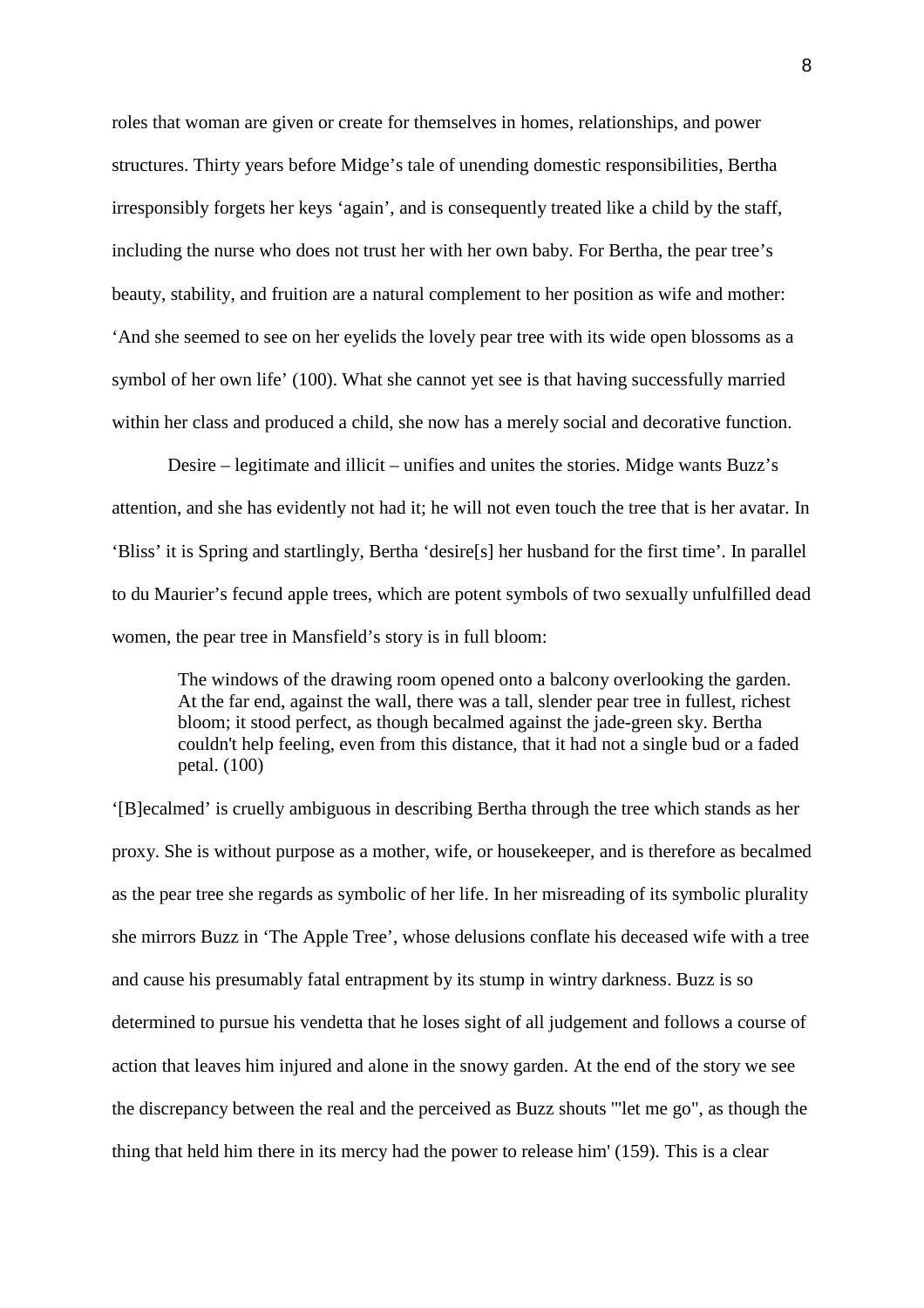indication that we should doubt both Buzz and Bertha as witnesses, because we are clearly shown that their world-views are inaccurate and partial.

In 'Bliss' Bertha's sartorial choices simulate the image of the tree: in a white dress with green stockings and shoes and jade beads, she is the daytime image of the tree, while Pearl is the nighttime vision dressed in ethereal silver. Significantly, Pearl Fulton is dressed as a goddess, as Artemis-Diana, 'with a silver fillet binding her blonde hair', deities symbolised by the moon. These are apposite and balanced costumes for the two women in this story, one of whom is the figurehead of Harry's household and the other the mistress of his secret desires.

In the climactic scene Harry throws down Pearl's coat, puts his hands on her body, turns her violently towards him and whispers, '[t]omorrow' – the promise of a future assignation (100). In passion Harry is grotesquely and bestially transformed into an animal with quivering nostrils and a 'hideous grin', while celestial Pearl retains her 'sleepy smile' and 'moonbeam' fingers (109). The fingers are suggestive of Pearl's magically enchanting abilities as a woman who has caused not only girlish Bertha to 'fall in love with her' (99), but who also has Harry within her grasp. Bertha plans to tell Harry what the two women have shared when they are in bed together that night: an act of intimate relation planned after nonexistent intimate relations, which places the 'new and mysterious' Pearl right in between them in the marital bed.

Both Buzz and Bertha are subject to extreme states of fear charged with sublimated sexual violence:

At his last words something strange and almost terrifying darted into Bertha's mind. And this something blind and smiling whispered to her: 'Soon these people will go. The house will be quiet – quiet. The lights will be out. And you and he will be alone together in the dark room – the warm bed....'  $(107)$ 

This Lawrentian passage recalls the short story 'The Blind Man' in its evocation of the mysteries of erotic sensuality, but Mansfield, like du Maurier, privileges trust and intimacy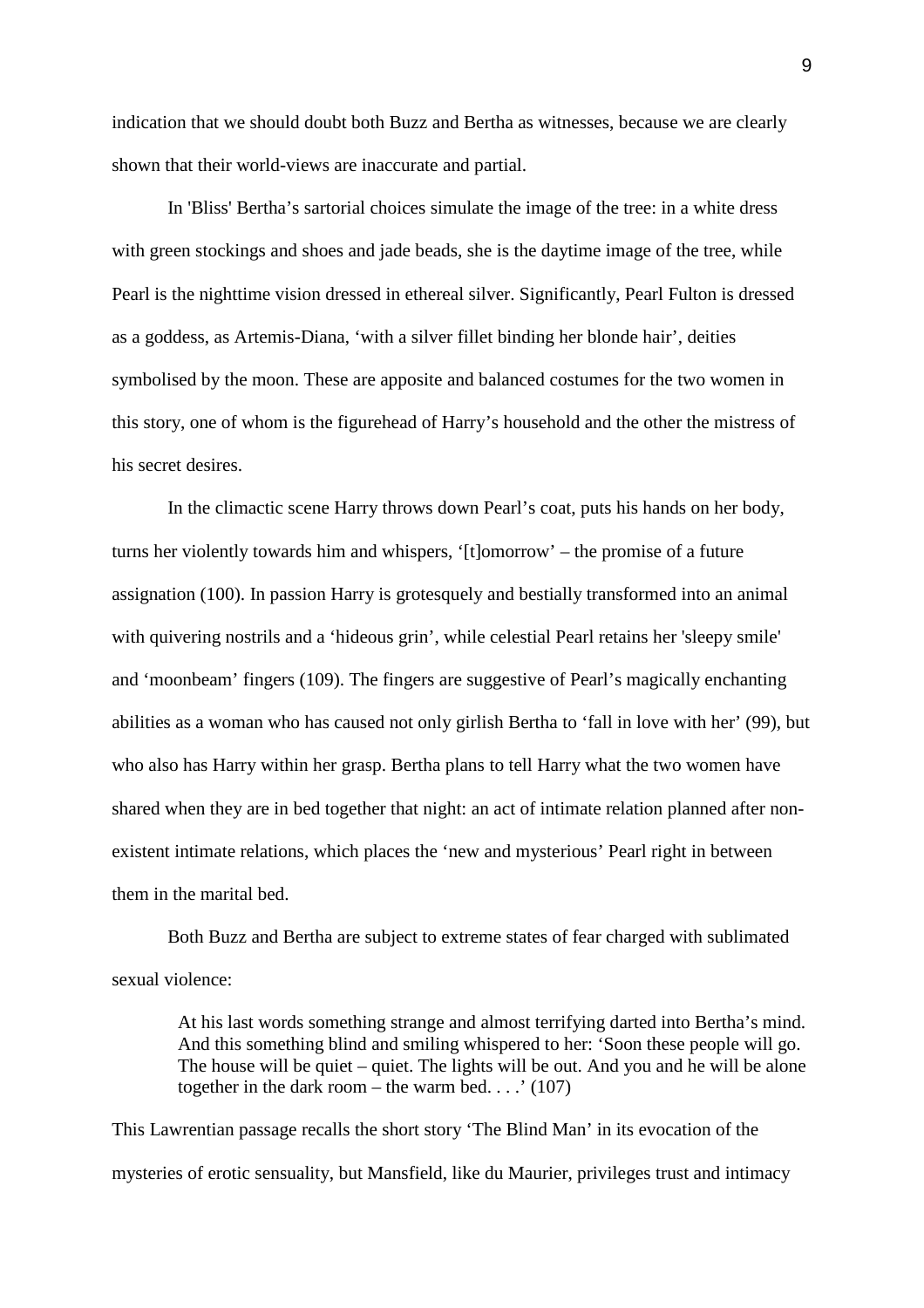over sex.<sup>[xvi](#page-5-5)</sup> The pathos arises from the fact that both focalisers feel the loss of that which they never had: a fulfilling marriage. The *leitmotif* of the cats in 'Bliss' echoes the behaviour of mistress and adulterer: the black cat (Harry) follows the grey one (Pearl) while Bertha looks on, stammering, unsure and unable to articulate the implications of what she witnesses. It is notable that in her most adult role, that of hostess, Bertha misses the significant fact that both Harry and the sole unaccompanied female guest are the only ones late for dinner. In 'The Apple Tree', Midge also sees evidence of marital infidelity and stands staring at the couple made by her husband and the nubile Land Girl. She never mentions their intimacy though years pass, whilst Bertha's childlike and immediate plea of 'What will happen now?' correspondingly positions her as a cipher in a grown-up world: without the power to direct events, both wives are solely reactive.

To Buzz, the apple tree symbolises his wife – dejected, depressed, weary and over burdened – and it is only through the proxy of the tree that he is able to even come close to confronting the awful reality of Midge's life. The 'clamouring brothers and sisters' are the old tree's intemperate overabundance of apples, and a reminder of the fruitlessness of the marriage. Buzz will not even touch the tree that reminds him so strongly of Midge, and earlier in the story he yawns, taking up a book while she anxiously waits, in the hope of amorous advances.<sup>[xvii](#page-5-6)</sup> This raises the issue of whether the lack of children results from the husband's sexual indifference, and suggests that his impotent fury at the tree is provoked by his fury at his own impotence. Midge is 'eager yet uncertain' and 'desperately anxious to attract' her husband (135) – descriptions that also apply to Bertha Young in 'Bliss'. In spite of his wife's desire for intimacy Buzz looks elsewhere for flirtation, finding his wife's attempts to please him as pathetic and detestable as the old apple tree which, once she is dead, constantly evokes her memory. Du Maurier specialises in writing weak middle-aged men of questionable sexuality – James Fenton, Maxim de Winter, Buzz – highlighting the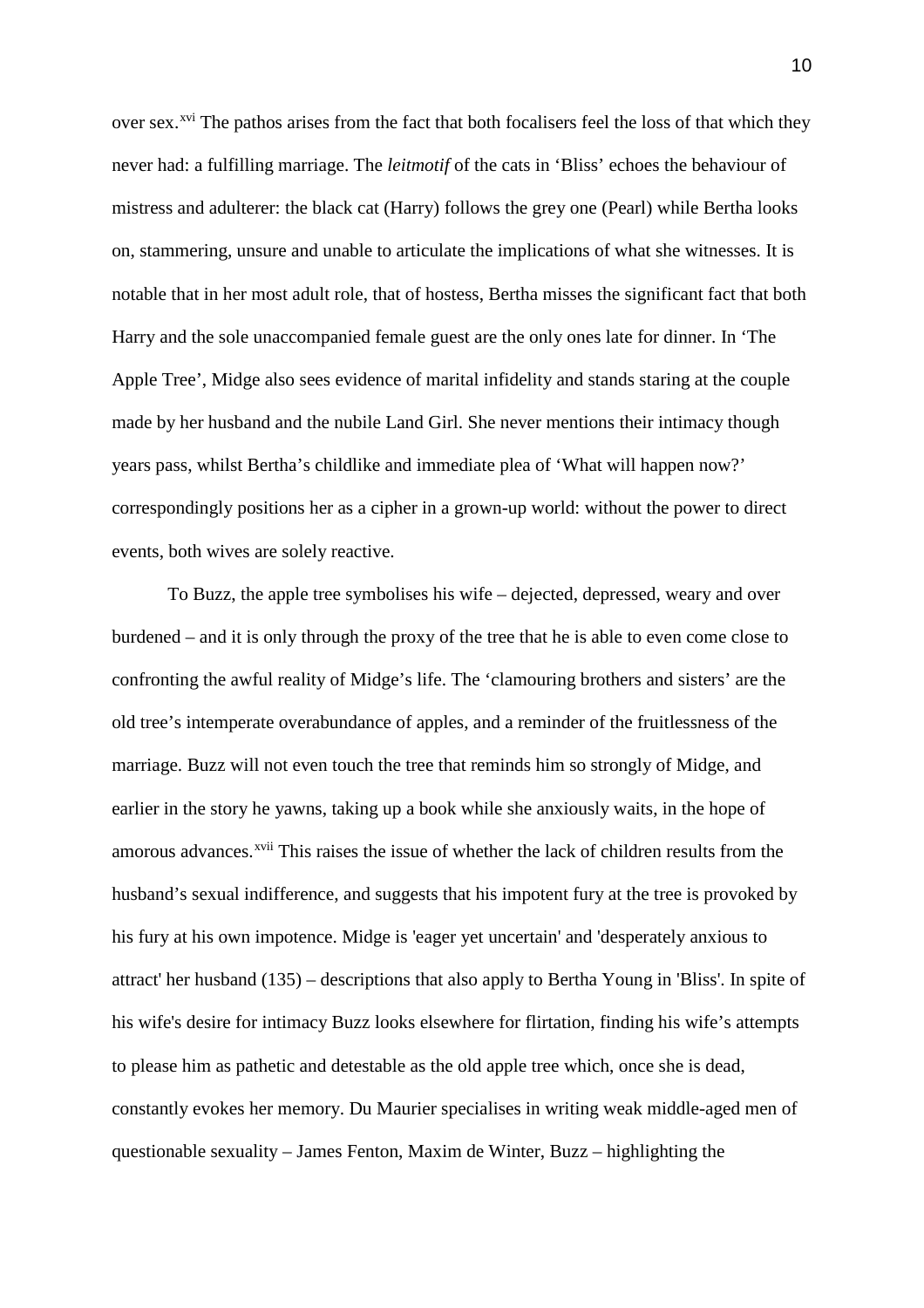uncomfortable question of whether a marriage minus intimacy and children is actually a marriage. From Mansfield's narrative the reader initially learns that 'bliss' may not include physical passion as Bertha Young loves her husband Harry, but 'just not in that way' as she understands that he is simply 'different' to her (108). She holds herself responsible for her frigidity and although 'it had worried her dreadfully at first to find that she was so cold' eventually 'it had not seemed to matter' (108). Of course it *does* matter.

Power – sexual, maternal, domestic, economic – is a major theme in both narratives and one example is in 'Bliss' when the nurse transforms Bertha, 'little B's' biological mother, into the pathetic figure of a 'poor little girl in front of the rich girl with the doll' (97). Bertha pleads with the nurse for permission to feed her infant daughter in 'Bliss', whilst in 'The Apple Tree' patriarchal structures are reversed and, with looking-glass polarity, Midge's household routines discomfit Buzz at every turn. The culturally-determined defining features of womanhood and femininity are explored in a subtext that places the metaphor of womanas-nature-symbol against apparently mundane events. An example of this is Bertha's outfit for the dinner party in 'Bliss': 'A white dress, a string of jade beads, green shoes and stockings. It wasn't intentional. She had thought of this scheme hours before she stood at the drawing-room window. Her *petals* rustled softly into the hall' (my italics, 100). Bertha's metaphorical petals, included in the description as literal, illustrate that she is a woman who will, dryad-like, remain as silent as the tree until the open-ended conclusion of the story. Her naivety ensures that the reader does not have access to her undeceived self, just as we only have access to Buzz when he is at his most self-deceptive, and thus neither character can deliver authentic clues to the realities of their lives. The swift change of tack between direct speech and free indirect thought is a habitual pattern with du Maurier who uses the practice in a Mansfieldian manner to focus attention on the discrepancies between a character's inner life and their interactions with others. In common with Midge in 'The Apple Tree', Bertha and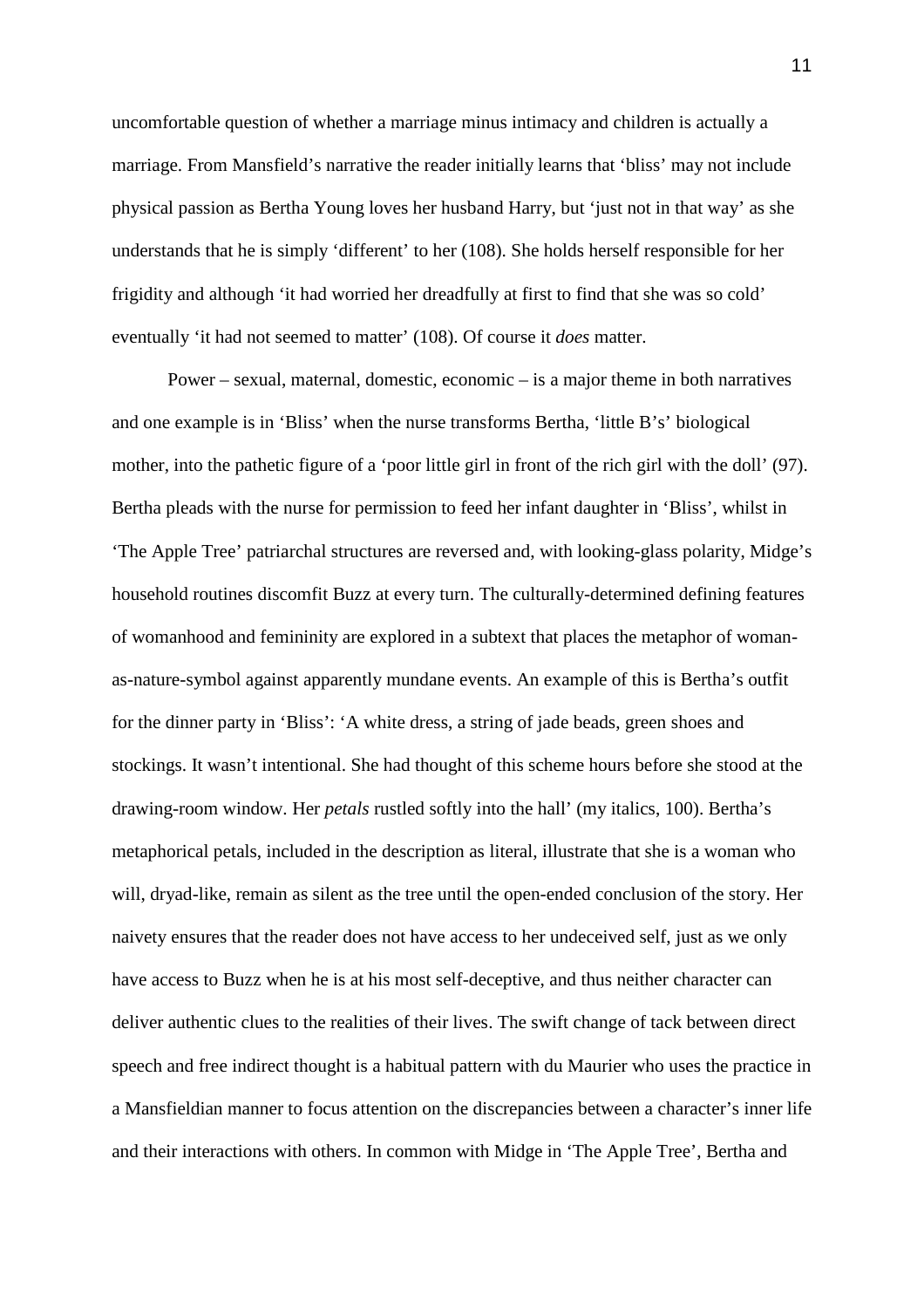Pearl are silenced within the text despite the free indirect style used to convey Bertha's inner life. In Midge, du Maurier enacts a rewriting of Ovid's myth of metamorphosis whereby – according to Greek myth – a victim of abuse can escape sexual violence only by being turned [i](#page-5-7)nto a tree and forever silenced.<sup>xviii</sup> In this latter-day version, Midge's silence does not preclude power, or indeed violent revenge if she is read as an actual revenant haunting Buzz instead of an aspect of his psyche. Bertha is betrayed by the myth of domestic bliss promised by marriage and motherhood and remains helplessly mute, whereas in this reading Midge enacts a startling revenge on her husband through his own belief in the tree as her vengeful avatar. His obsessional mania proves fatal: there is no escape from the inside of your own head. 'Bliss' begins the narrative for which 'The Apple Tree' is a literal closure.

In Dominic Head's thorough examination of the modernist short story, he defines some of the characteristic devices employed by Mansfield and others, devices he cites as particular to the genre. One of these is the 'tension between the narrative voice and its own self doubts'.<sup>[xix](#page-5-8)</sup> Du Maurier is an expert in creating narrators who are hesitant, arrogant, and self-betraying. As Head goes on to state, in Mansfield's writing the complexity of characterisation develops at the exact point where the narrative authority begins to fragment. At the core of each text there is a struggle for articulation, shown by frequent ellipses and tangents, interruptions and abrupt endings, a struggle that shows us human beings at the extremes of human experience.

Mansfield's repeated use of ellipses in thought serves to highlight the omissions in speech, foregrounding the things characters are unwilling, or unable, to say. This is a technique borrowed by du Maurier, as Buzz continually trails off when conflating the apple tree with his wife, whose trademark sigh of 'Oh well . . .' always starts an unfinished sentence, something Buzz interprets as 'part of her long-term reproach' against him (116). Midge is incapable of articulating her feelings even when she witnesses her husband's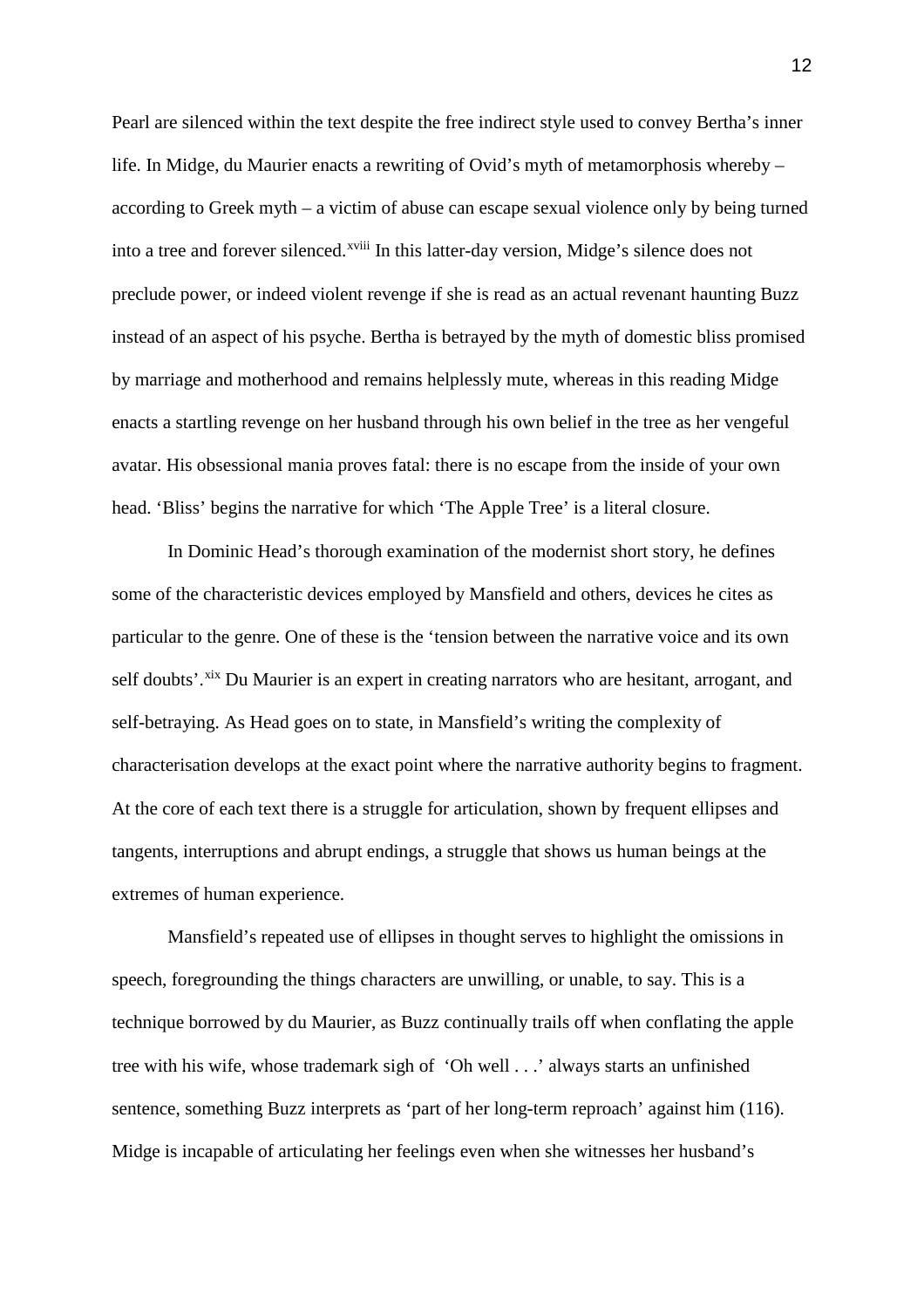betrayal with the Land Girl, and throughout Mansfield's story Bertha Young cannot clothe her feelings in words, whether she is thinking of cats or collusion. The final ellipsis in 'Bliss' comes after those telling words: 'And she saw . . .'; before the apparently factual description of Harry and Pearl together there is an indication of the gap between Bertha's perception and the reality that she chooses not to recognise (110). What is apparent happiness is expressed by Bertha in her irrepressible ability to laugh, to 'laugh at – nothing – at nothing, simply', and this echoes the hysterical laughter of Linda Burnell in Mansfield's 'Prelude' (1917), another wife with no power over her fertility, and thus, her future. 'No, no, I am getting hysterical', says Bertha, caught in the grip of uncontrollable emotion (96). For women, excessive laughter, as Elaine Showalter's book on female madness, *The Female Malady*, illustrates, is a behaviour with potentially dramatic consequences.<sup>[xx](#page-5-9)</sup>

Mansfield and du Maurier's short fiction negotiates the boundaries of patient narratives in which individuals relate their experience of altered mental states and, as Gail A. Hornstein comments: 'We may be frightened as we read such stories. […] Mental patients show us how much terror or suspicion it is possible to feel before collapsing under the weight or committing suicide'.<sup>[xxi](#page-6-0)</sup> Du Maurier's work persistently features patient narratives, and in 'The Apple Tree' she afflicts both Midge, who is sickly while alive, and Buzz, who loses his comfort, sanity, and life. Although Buzz's bereavement elevates him to the status of sovereign master of his household, the garden encircles the house and him; the silent apple tree that embodies Midge, his wife, has more power and significance than she ever did when alive. Buzz imagines the apple tree speaking to him in the bitter tones of Midge's unspoken resentment of twenty-five years of wifehood: 'is this my reward after all I have done for you?' (145) ; his subconscious supplies the barbs she never spoke in life.

In 'Bliss' Bertha cannot articulate her position as object because she cannot comprehend it. This shift from subject to object status is evident to the reader, however, in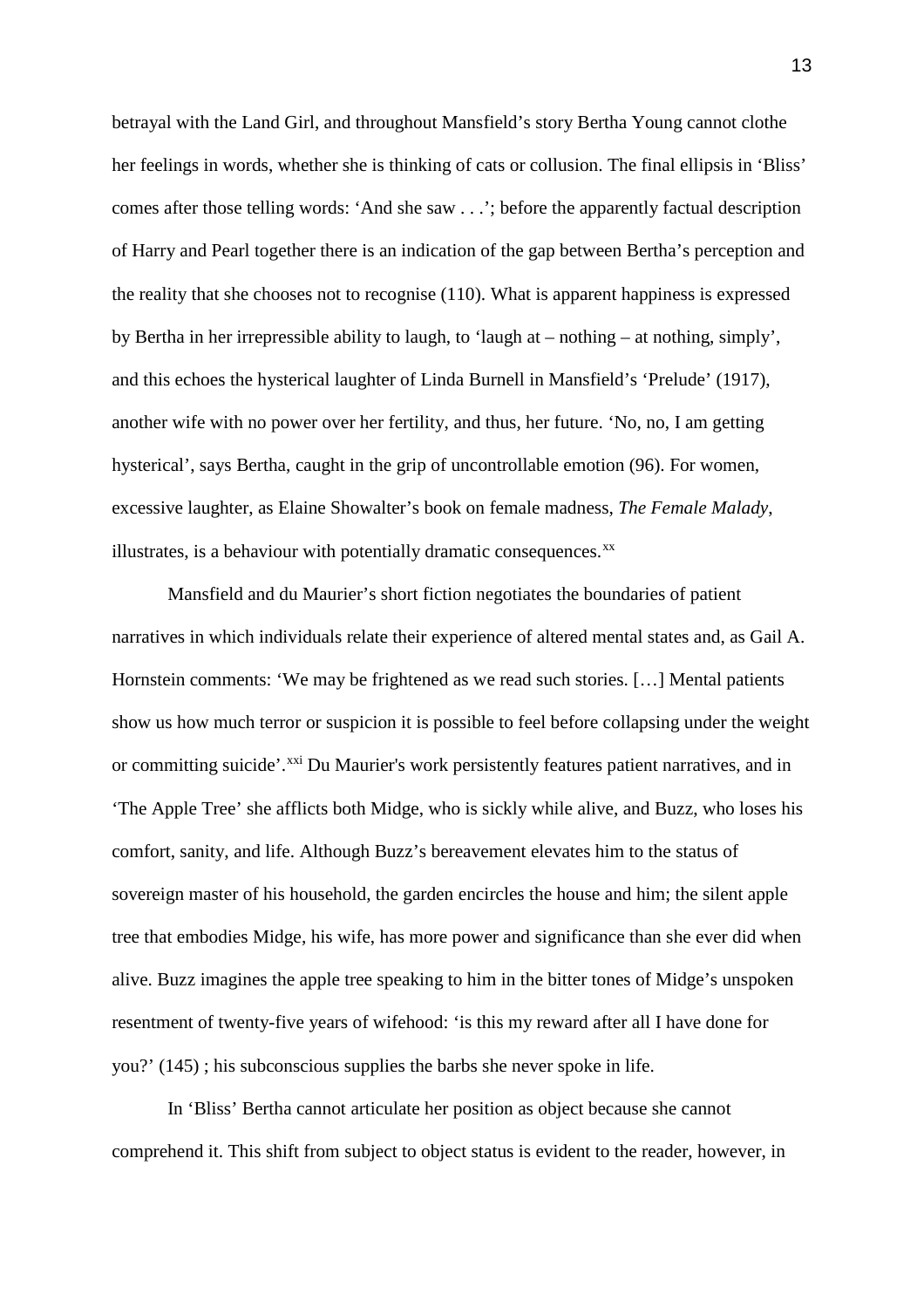the subtle move from 'want [ing] to [...] laugh [...] at nothing, simply' (95), to 'simply' running at the end of the story, coming close to actualising her desire but instead manifesting the urge to flee from the truth. Pearl Fulton's comment echoes nightmarishly in Bertha's mind: "Your lovely pear tree – pear tree – pear tree!"  $(109)$ , as if the pear tree that Bertha sees as a symbol for her own life now carries the negative attributes of being static, silent and redundant. '"Oh, what is going to happen now?" she cried. But the pear tree was as lovely as ever and as full of flower and as still'" (110). This lack of movement emphasises Bertha's lack of capacity to make decisions or be in charge of herself as woman, wife, or mother.

Patient narratives centralise the disenfranchised, marginal, and weak. Drewery applies Kristevan theory to modernist fiction by women, stating that '[t]he stories imply that to stay silent, to accept a position that is culturally or linguistically 'outside' is to be disempowered, to risk marginalisation', before adding Judith Butler's refinement that 'there cannot be an absolute "outside" from which the boundaries of discourse can be exceeded or countered'.<sup>[xxii](#page-6-1)</sup> The implication that accepting silence is to also accept marginalisation is demonstrated with great force in both of these stories, and this is made more terrifying by the eternal and inescapable boundary that a character's mind presents for them. Unable to exceed or counter such a limit, Bertha and Buzz unknowingly create and accept reduced roles for themselves, subsiding into a passivity that is equivalent to or even enacts the end of life.

These works argue for an understanding of modernism that is uniquely feminine – that the concerns of modernism are especially relevant to the lives of women. This can be seen in the impact of the newly industrial and urbanised culture of the twentieth century and in the social changes effected by two world wars, altering the family unit and women's lives beyond recognition. Seen from this perspective, du Maurier is not a writer of escapist fantasies; rather, she is a writer of failed escape attempts. Like Mansfield, du Maurier recognises marriage as a potentially dangerous trap rather than an escape to greater freedoms.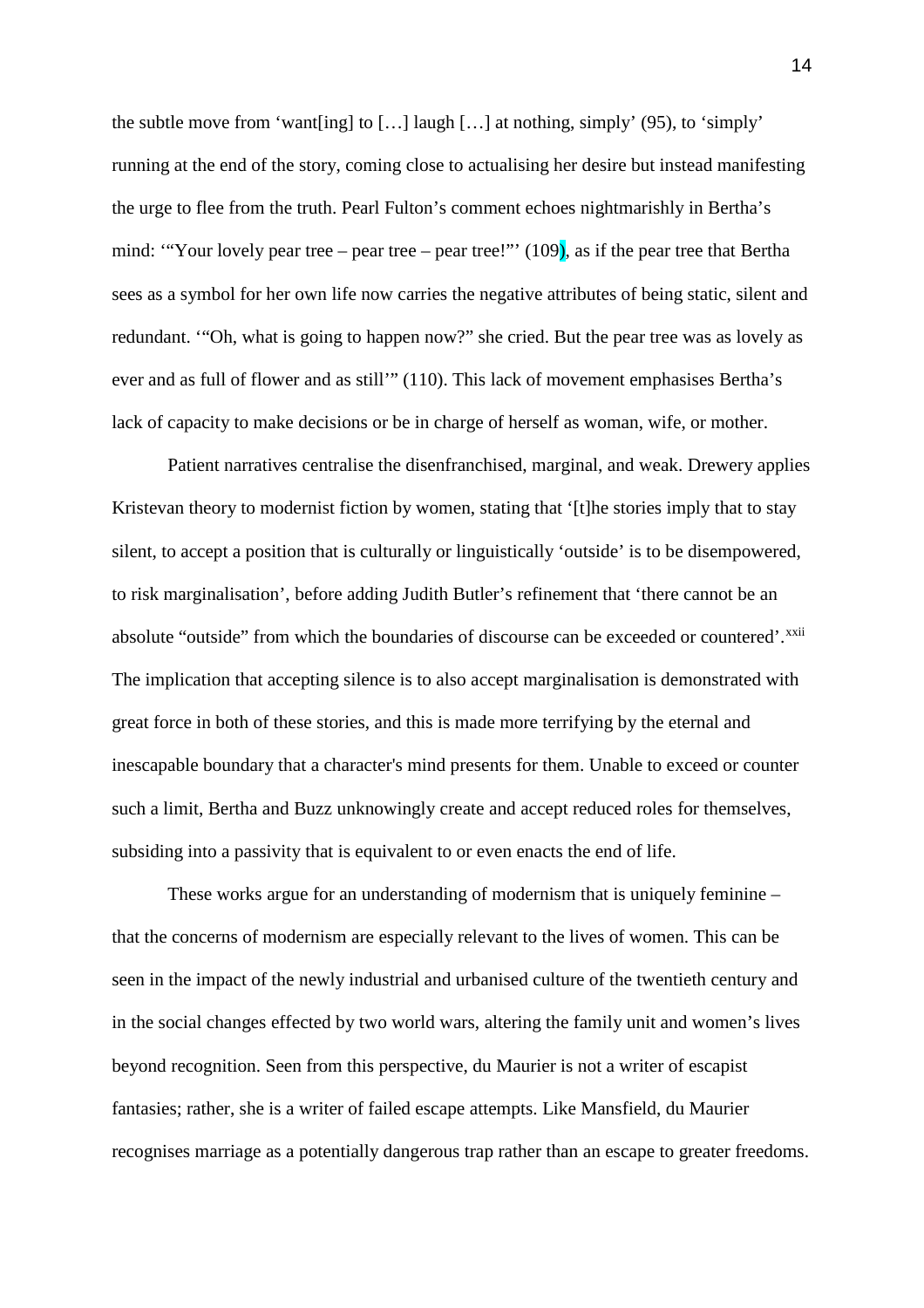In the words of Head: '[m]arriage, far from being the promised state of fulfilment, is presented as destruct[i](#page-6-2)ve of the female'.<sup>xxiii</sup> The female characters in du Maurier's stories either seek a man for financial support or sex, or both – but never for love alone. Mansfield is concerned with concealed hypocrisy, the limits of rebellion and freedom, and both writers present women at all stages of their lives: girlhood, adolescence, courtship, marriage, motherhood, and dotage. If, as Nina Auerbach states, '[r]ebellion is dispossession', then du Maurier's heroines are constantly readjusting their positions in line with male actions, in a world where even 'good women could sap their will'.<sup>[xxiv](#page-6-3)</sup> Both writers are equally convincing in their depictions of male characters whose motivations are authentic to a startling degree. As Auerbach states of du Maurier, in a comment that could easily refer to Mansfield:

Daphne du Maurier's uncanny fictional ability to become a man without ever revering men or making a case against them is utterly unwomanly – some might even call her self-transformations antiwomanly – but I continue to admire du Maurier's audacity in choosing roles beyond her own, roles she plays with sympathetic penetration.<sup>[xxv](#page-6-4)</sup>

This subtlety of characterisation is more significant when considering the new role of the individual in modernist thought, and this speaks to a new figuring of the male protagonist: often an alienated, disenfranchised, anxious individual, living in fantasy. Fantasy is as central to the genre of short story writing as it is to modernism and these are stories which incorporate dreams, visions, and delusions to work through the major social, cultural and political changes experienced by their authors.

In du Maurier's stories 'Mazie', 'Piccadilly', and 'Panic' (1955), [xxvi](#page-6-5) there are the grubby, mean locales and pathetic denizens we associate with Mansfield's stories 'Miss Brill' (1920) and 'The Daughters of the Late Colonel' (1920). Yet, these themes of decay and decline belie narratives which are spiced with the sharp humour characteristic of du Maurier, a humour that tempers her moribund tales with lightness and redeems them from irrepressible gloom, also a notable feature of many of Mansfield's stories. Du Maurier invites us into a conspiracy of mocking laughter which is reminiscent of Mansfield at her ambiguous best, and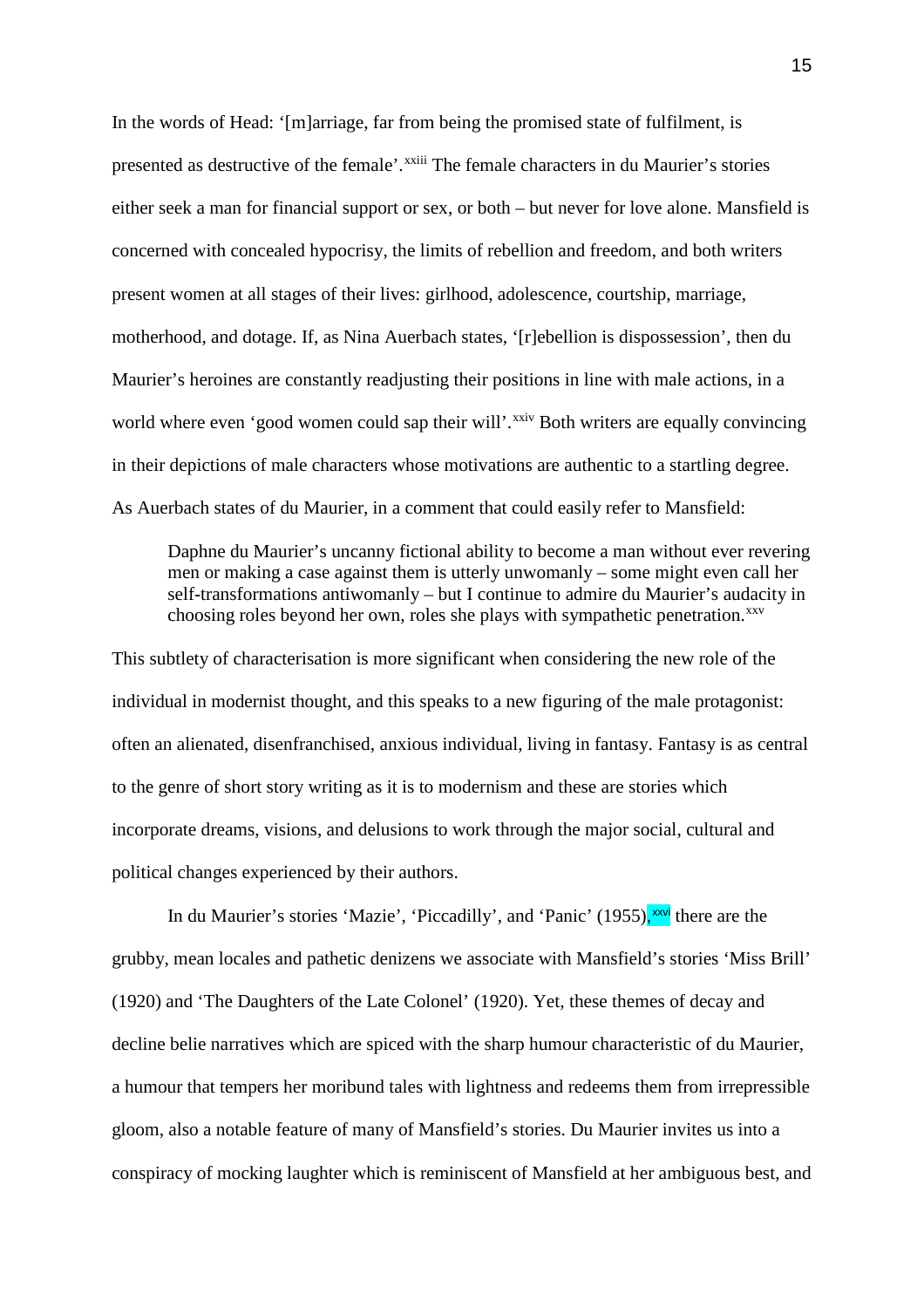while a close reading of Mansfield's stories makes it plain that the most painful of her plots are seasoned with her customary biting wit, du Maurier's tales, so redolent with glee at human flaws and foibles, have yet to be critically addressed.

This essay reveals how, through their short fiction, Mansfield and du Maurier are closely engaged in a negotiation of influence that is made more powerful as a text-presence by the biographical proximity of the authors. Mansfield's influence on du Maurier's writing is clear from the appreciative comments in du Maurier's letters:

I've been reading 'Bliss' etc, by Katherine Mansfield. The stories are too wonderful [...] and some of them leave one with a kind of hopeless feeling. [A] sort of feeling that life is merely repetition, and love monotony. Oh, it's not really that but a kind of helpless pity for the dreariness of other people's lives. [...] There is one story called 'The Dill Pickle'. Oh God! and another – I've forgotten the name – about a poor woman – So dreary, hopeless, pathet[i](#page-6-6)c, But wonderful, and wonderfully written.<sup>xxvii</sup>

Du Maurier's comments suggest that what caught and kept her interest in Mansfield's writing was the latter's urge to fictionalise lives not customarily depicted, and more importantly, to depict the transgressive and illicit aspects of those lives. The rich seam of textual correlations between du Maurier and Mansfield's writing remains unexamined, yet each writer provides us with a valuable means of accessing the work of the other. This essay begins this examination, but is also intended to be an invitation to wider, deeper, and greater parallel readings of Mansfield and du Maurier. The symbolism of fruit runs through both the stories discussed above, symbolising generation and degeneration, temptation and revulsion, in stories which offer myth in a modernist style.

## **Notes**

 $\overline{a}$ 

<sup>i</sup> Daphne du Maurier, *Myself When Young* (London: Virago, 2004), p. 164. Here du Maurier describes visiting Katherine Mansfield's grave at Fontainebleau as the 'highlight' of a trip to France in 1927.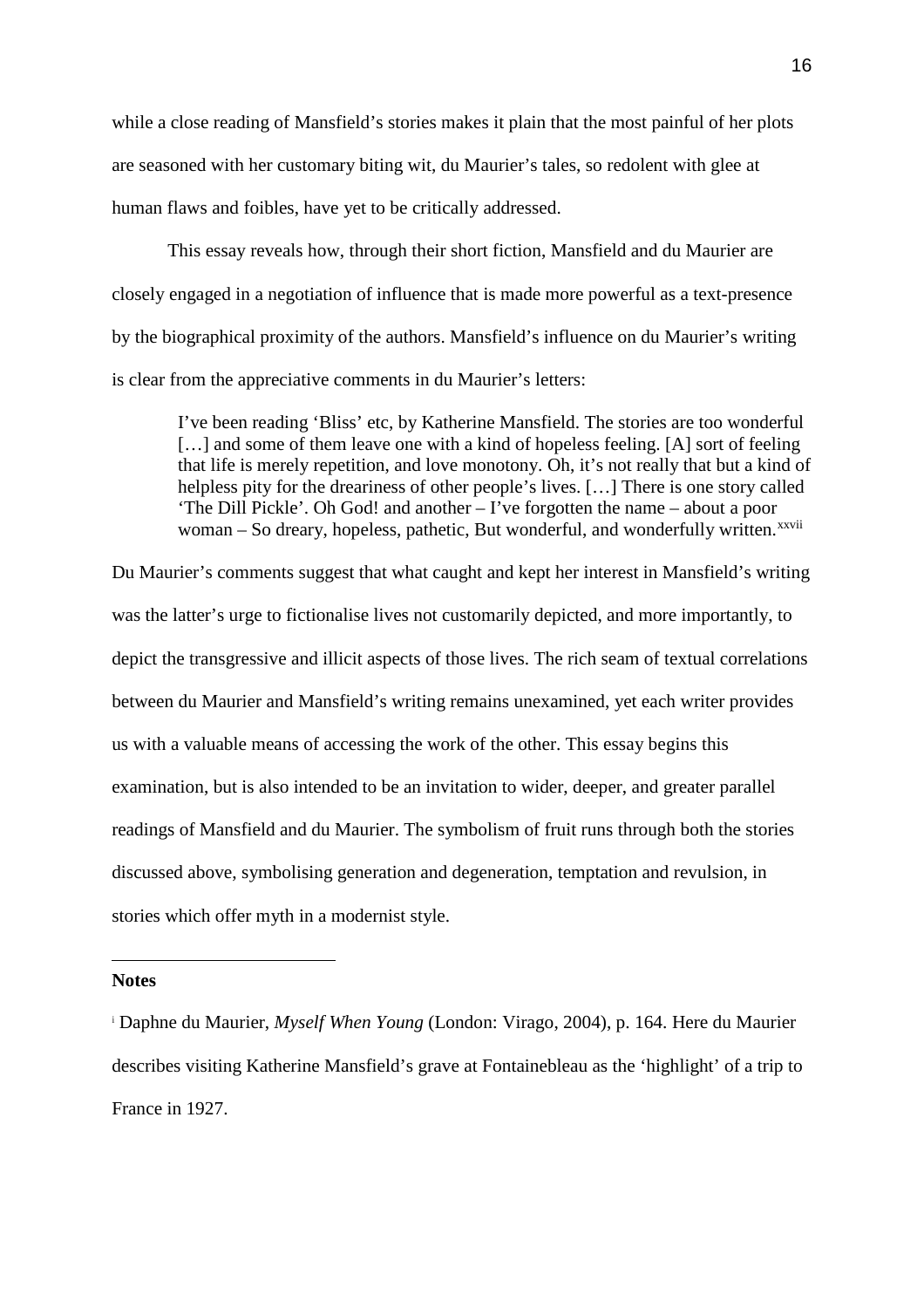ii Mansfield also wrote <sup>a</sup> story called 'Autumns: I', published in *Signature*, 1, <sup>4</sup> October

1915, pp. 15–18, signed 'Matilda Berry', later retitled 'The Apple Tree' by John Middleton Murry.

iii Sydney Janet Kaplan, *Katherine Mansfield and the Origins of Modernist Fiction* (Ithaca: Cornell University Press, 1991), p. 3.

iv Mansfield's 'Bliss' and du Maurier's 'The Apple Tree' were both titular stories in the original short story collections. The Virago republication in 2004 of du Maurier's *The Birds and Other Stories* privileges 'The Birds' in the title as the better known du Maurier story, following Alfred Hitchcock's film adaptation.

<sup>v</sup> Clare Drewery, *Modernist Short Fiction by Women: The Liminal in Katherine Mansfield, Dorothy Richardson and Virginia Woolf* (Farnham: Ashgate, 2011), p. 8.

vi See Dominic Head, *The Modernist Short Story: A Study in Theory and Practice*

(Cambridge: Cambridge University Press, 2009); and Emma Liggins, Andrew Maunder, Ruth

Robbins, eds, *The British Short Story* (Basingstoke: Palgrave Macmillan, 2011).

vii Du Maurier, *Myself When Young,* p. 177.

viii Letter from du Maurier to Maud Whaddell, 19 June 1928, pp. 2-4, Special Collections, Exeter Archives, The University of Exeter. Packet labelled 'Letters to Tod 1920–1930', EUL MS 206 add.1. Permission to reproduce excerpts from du Maurier's unpublished letters is given by her son and literary executor, Christopher Browning. 'It sounds silly, Tod, but I can't help feeling there's something queer in all this – if K.M. was so terribly interested in us as children and then she died, and then I got mad about her work and longed to write too – it seems as if her influence was knocking about the place somewhere. You'll think me an awful fool, and don't tell anyone'.

ix Drewery, p. 2.

 $x$  Drewery, p. 8.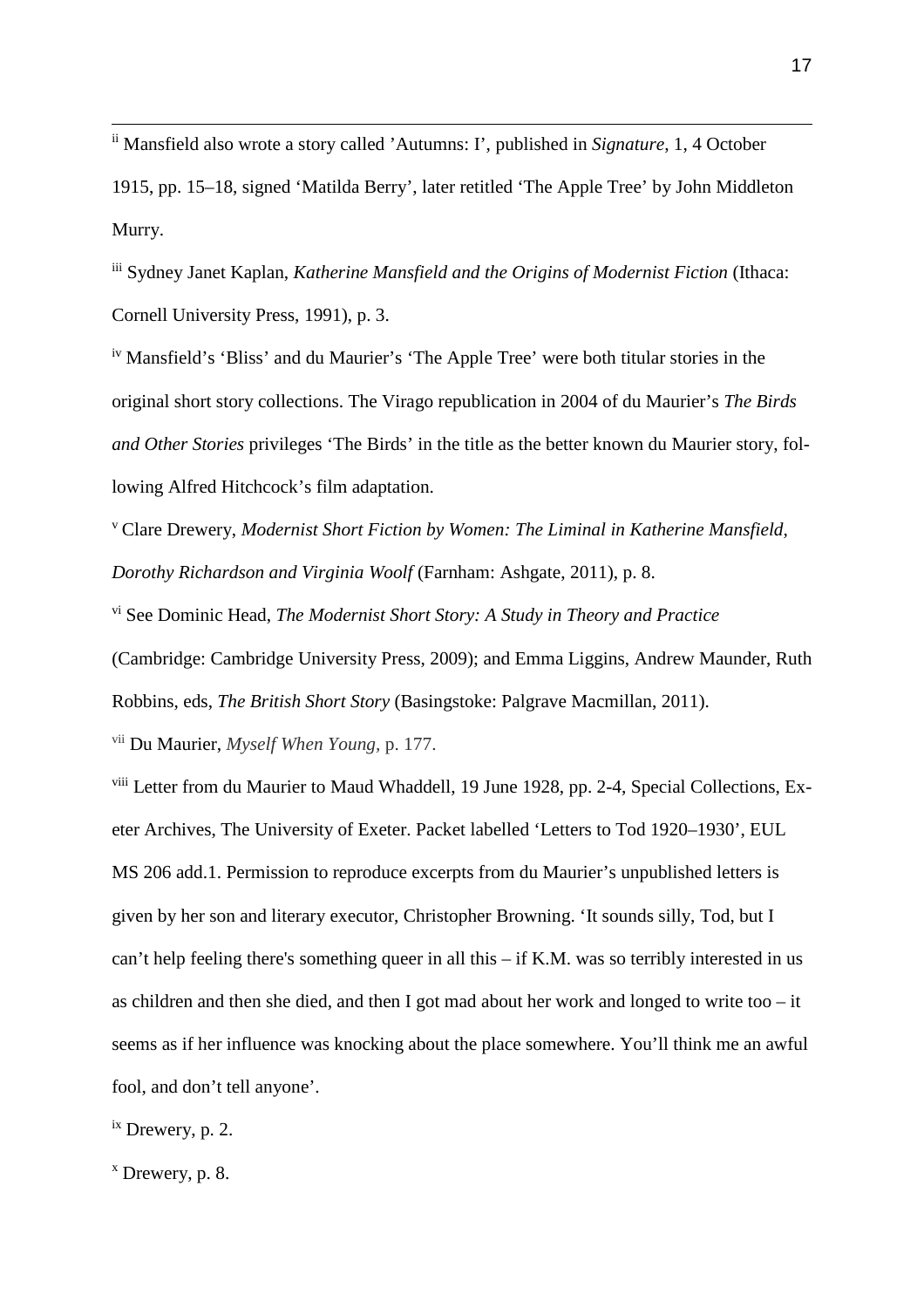xi Katherine Mansfield, 'Bliss', in *Bliss and Other Stories* (London: Penguin, 1962), p. 95. All further references will be to this edition and placed parenthetically in the text. xii Daphne du Maurier, 'The Apple Tree', in *The Birds and Other Stories* (London: Gollancz, 1952), p. 114. All further references will be to this edition and placed parenthetically in the text.

xiii Gail A. Hornstein, 'Narratives of Madness, as Told From Within', *Chronicle of Higher Education*, 25 January 2002, <http://www.gailhornstein.com/files/Narratives of m.pdf> [accessed 16.7.15].

 $x<sup>ix</sup>$  Drewery, p. 3.

xv Kate Fullbrook, quoted in Kaplan, p. 11. 'Katherine Mansfield's feminism came about as a matter of course, so much so that overt discussion of it as a political principle is absent from her writing while its underlying presence is everywhere'.

xvi D. H. Lawrence, 'The Blind Man' in *England My England and Other Stories* (New York: Seltzer, 1922) pp. 71-97.

xvii This scene is evocative of Ernest Hemingway's short story 'The Cat in the Rain' from the collection entitled *In Our Time* (New York: Boni and Liveright, 1925). Here the American husband stolidly reads on while his wife continually, and vainly, attempts to focus his attention on her.

xviii Ovid, *Metamorphosis*. The beautiful naiad Daphne is chased by lustful Apollo and, as she pleads to be spared, her father, the rivergod Pineios of Thessaly, turns her into a Laurel tree. There are also correlations with the character of Ariel in *The Tempest.*

xix Dominic Head, *The Modernist Short Story: A Study in theory and Practice* (Cambridge: Cambridge University Press, 2009), p. 117.

xx Elaine Showalter, *The Female Malady: Women, Madness and English Culture* (London: Virago, 1987), p. 130.